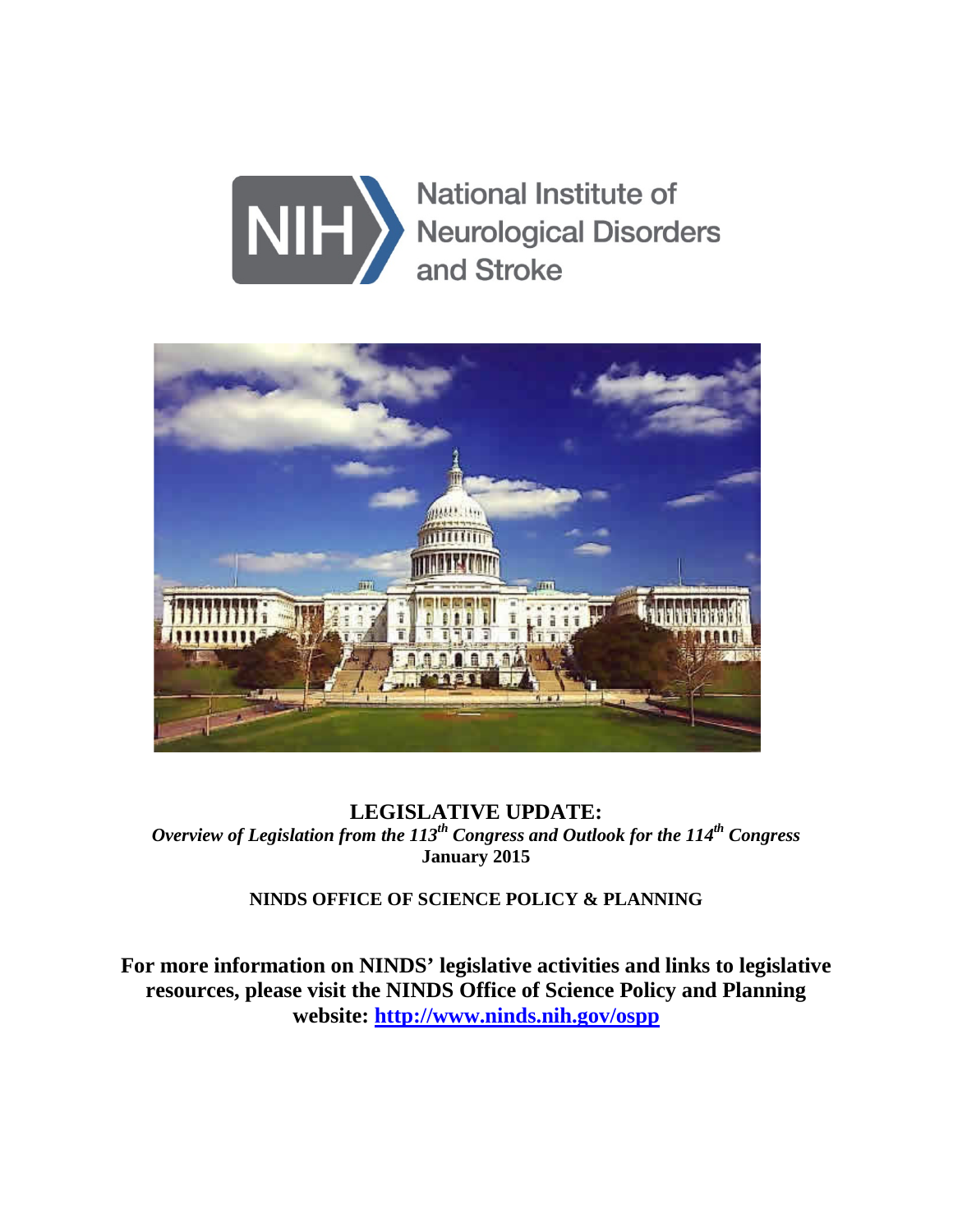# **Table of Contents**

| LEGISLATIVE HIGHLIGHTS FROM THE 113 <sup>TH</sup> CONGRESS OF INTEREST TO NINDS 4 |
|-----------------------------------------------------------------------------------|
|                                                                                   |
|                                                                                   |
|                                                                                   |
|                                                                                   |
|                                                                                   |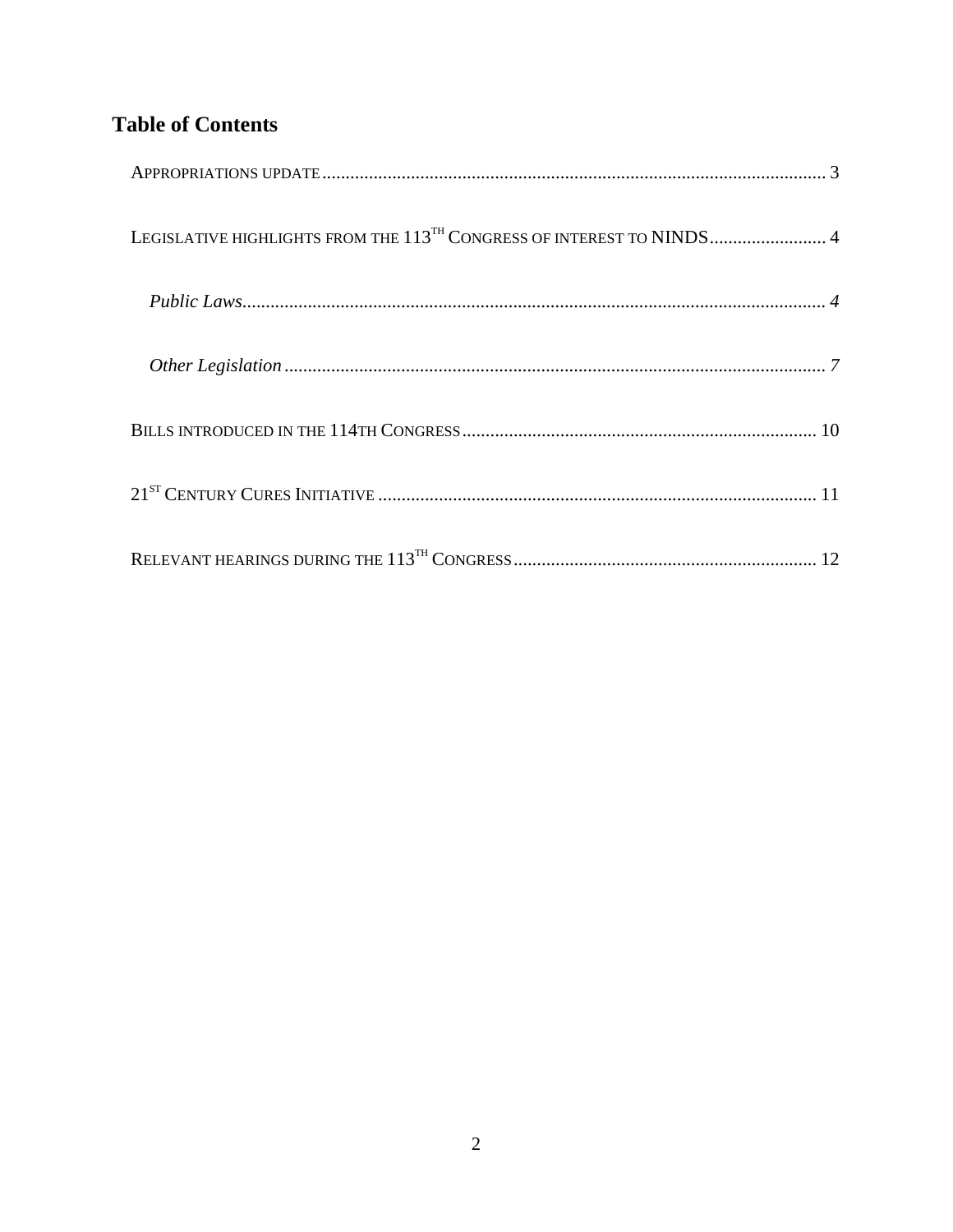### <span id="page-2-0"></span>**Appropriations update**

#### **FY 2015**

The President's FY 2015 budget was released on March 4, 2014. The budget would have allocated \$30.4 billion to NIH, which is \$211 million (0.7%) above the FY 2014 level. NINDS would have received \$1.61 billion under the FY 2015 President's budget, which is an increase of approximately \$23 million (1.4%) from the FY 2014 funding level. The proposed increase largely reflected funding for the Brain Research through Advancing Innovative Neurotechnologies (BRAIN) Initiative.

In early spring 2014, Dr. Collins, accompanied by several institute directors including then NINDS Director Dr. Story Landis, testified at two hearings related to the FY 15 budget – one before the House Appropriations Subcommittee on Labor, HHS, Education and Related Agencies and one before the Senate Appropriations Subcommittee on Labor, HHS, Education and Related Agencies (L-HHS). See the "Recent Hearings" section of this report for more information.

To avoid a government shutdown at the beginning of the fiscal year (October 1, 2014), President Obama signed a Continuing Resolution (P.L. 113-164) on September 19, 2014, to fund all federal agencies through December 11, 2014. Additional short-term Continuing Resolutions were signed until Congress passed the "Consolidated and Further Continuing Appropriations Act, 2015" (P.L. 113-235). President Obama signed the FY2015 omnibus budget on December 16, 2014. The bill provides \$1,605,205,000 for NINDS, which is an increase of \$17 million or 1.1% from the FY 2014 funding level.

As part of the omnibus, Congress added \$25 million to the NIH FY 2015 budget specifically for the BRAIN Initiative. The agreement also includes an increase of \$25 million for that National Institute on Aging (NIA), with the expectation that a significant portion of this increase will be directed to research on Alzheimer's disease, based on scientific opportunity and the outcome of the peer review process. In addition, the explanatory statement that accompanied the omnibus budget included language related to several policy issues relevant to NIH including: decreasing the average age at which investigators first obtain R01 funding; developing ways to address issues related to reproducibility of research; and requirements related to sex of experimental models and analysis of data by sex in grant applications and progress reports.

#### **FY 2016**

The President's FY 2016 budget is expected to be released on February 2, 2015.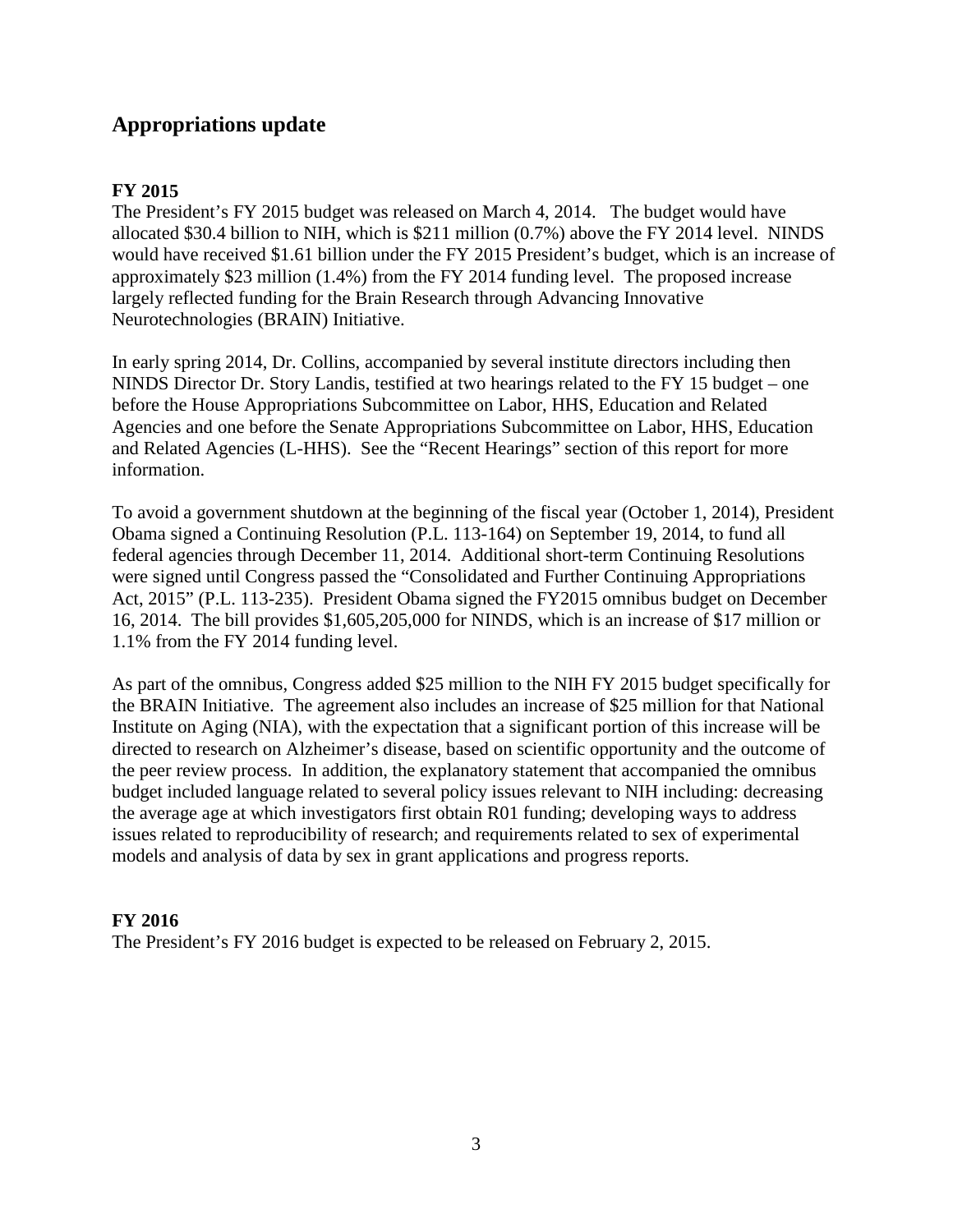## <span id="page-3-0"></span>**Legislative highlights from the 113th Congress of interest to NINDS**

#### <span id="page-3-1"></span>Public Laws

#### *P.L. 113-55: The Prematurity Research Expansion and Education for Mothers who deliver Infants Early (PREEMIE) Reauthorization Act*

The legislation contains three titles:

- Title I: PREEMIE Act Reauthorization: This act has no NIH provisions, but includes provisions for other HHS agencies, such as CDC.
- Title II: National Pediatric Research Network: This title includes an amended version of H.R. 225, the National Pediatric Research Network Act of 2013, which passed the House but saw no further action in the Senate. Provisions of H.R. 225 included authorizing the NIH Director, acting through the Director of NICHD and in collaboration with other institutes, to establish a National Pediatric Research Network, consisting of up to 20 pediatric research consortia that conduct basic, clinical, behavioral, and translational research and train researchers in pediatric research techniques. H.R. 225 would have also required the NIH Director to establish a data coordinating center to distribute scientific findings, to provide assistance in the design of collaborative research projects and the management, analysis and storage of data, to organize and conduct multisite monitoring activities, and to provide assistance to the CDC in the establishment of patient registries. As amended by this title, the NIH Director may provide for the establishment of a National Pediatric Research Network, which may include both new awards to consortia or existing NICHD pediatric research consortia, centers, and networks. Other key changes include striking the data coordinating center and eliminating references to specific diseases (the amended title mentions pediatric rare diseases and those related to birth defects, while H.R. 225 included specific references to SMA, Duchenne muscular dystrophy, Down syndrome, and Fragile X).
- Title III: Chimp Act Amendments: This title amends the Chimpanzee Health Improvement, Maintenance, and Protection Act (CHIMP Act), which established a system of sanctuaries for chimpanzees that have been designated as being no longer needed in research. The title authorizes appropriations to the NIH to provide funds for the care, maintenance, and transportation of all chimpanzees otherwise under the ownership or control of the NIH in the amounts of: \$12.4 m in FY2014; \$11.65 m in FY2015; \$10.9 m in FY2016; \$10.15 m in FY2017; and \$9.4 m in FY2018. This title also charges the Secretary of HHS with making determinations on whether certain facilities meet requirements to be a part of the federal sanctuary system. In addition, the title requires the GAO to conduct an independent evaluation of the cost of care of NIH owned chimpanzees and requires the NIH to submit a biennial report to relevant House and Senate committees regarding the care, maintenance and transportation of the chimpanzees owned or controlled by NIH and the cost related to such activities.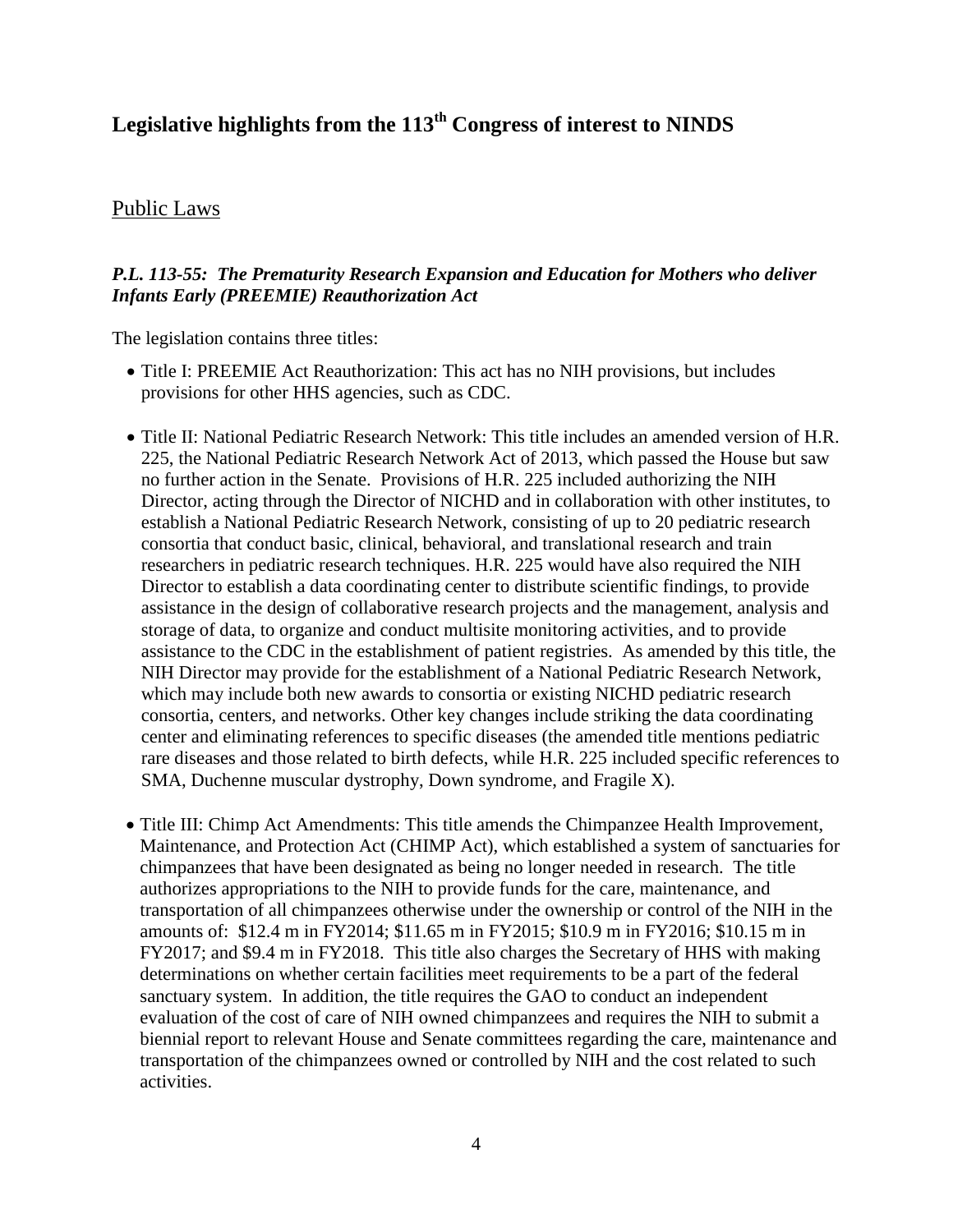#### *P.L. 113-157: Autism Collaboration, Accountability, Research, Education, and Support Act of 2014 or the Autism CARES Act of 2014*

This law reauthorizes research, surveillance, and education activities related to autism spectrum disorders conducted by various HHS agencies including CDC, HRSA, and NIH. Specifically, the bill would expand the Interagency Autism Coordinating Committee (IACC) to include services and not just research responsibilities. The law also requires the Secretary of HHS to designate an existing official within HHS to oversee a National Autism Spectrum Disorder Initiative. This initiative would implement a strategic plan for the conduct of autism spectrum disorder (ASD) research and ensure that ASD research activities in DHHS and other Federal agencies are not unnecessarily duplicative. Versions of the Autism CARES Act were introduced in the House and Senate: HR 4631 by Representative Chris Smith (R-NJ) and S. 2449 by Senator Robert Menendez (D-NJ). After passing the House in June 2014, and the Senate in late July 2014, the bill was signed into law by the President on August 8, 2014.

#### *P.L. 113-166: Paul D. Wellstone Muscular Dystrophy Community Assistance, Research and Education (MD-CARE) Amendments of 2014*

This law is the second reauthorization of the MD-CARE Act. The original MD-CARE Act, signed into law in 2001 (P.L. 107-84), amended Title IV of the Public Health Service Act to require the Director of NIH, in coordination with the Directors of NINDS, NIAMS, NICHD, and other national research institutes, to expand and intensify programs with respect to research and related activities in muscular dystrophy. The MD-CARE Act also established the Muscular Dystrophy Coordinating Committee (MDCC) and required NIH to fund and coordinate Muscular Dystrophy Centers of Excellence. In 2008, Congress reauthorized the law (P.L. 110-361) which formalized in statute the naming of the muscular dystrophy centers of excellence as the Paul D. Wellstone Muscular Dystrophy Cooperative Research Centers, and required the MDCC to give special consideration to enhance the clinical research infrastructure to test emerging therapies for the various forms of muscular dystrophy.

The most recent authorization adds cardiac and pulmonary functions to the research areas covered by the Wellstone Centers, adds members to the MDCC, and specifies twice-yearly meetings of the Committee. The law also includes provisions related to evaluation and approval of emerging therapies, considerations for pediatric and adult patients with muscular dystrophy and expanding epidemiological data collection and dissemination. After passing the House in July 2014 and the Senate in September 2014, the bill was signed into law (P.L. 113-166) by the President on September 26, 2014.

#### *P.L. 113-235: The Alzheimer's Accountability Act of 2014 (included in the Consolidated and Further Continuing Appropriations Act, 2015)*

The Alzheimer's Accountability Act was introduced in both the House and Senate (H.R. 4351; S.  $2192$ ) in the  $113<sup>th</sup>$  Congress. Language from the bills was included in the Consolidated and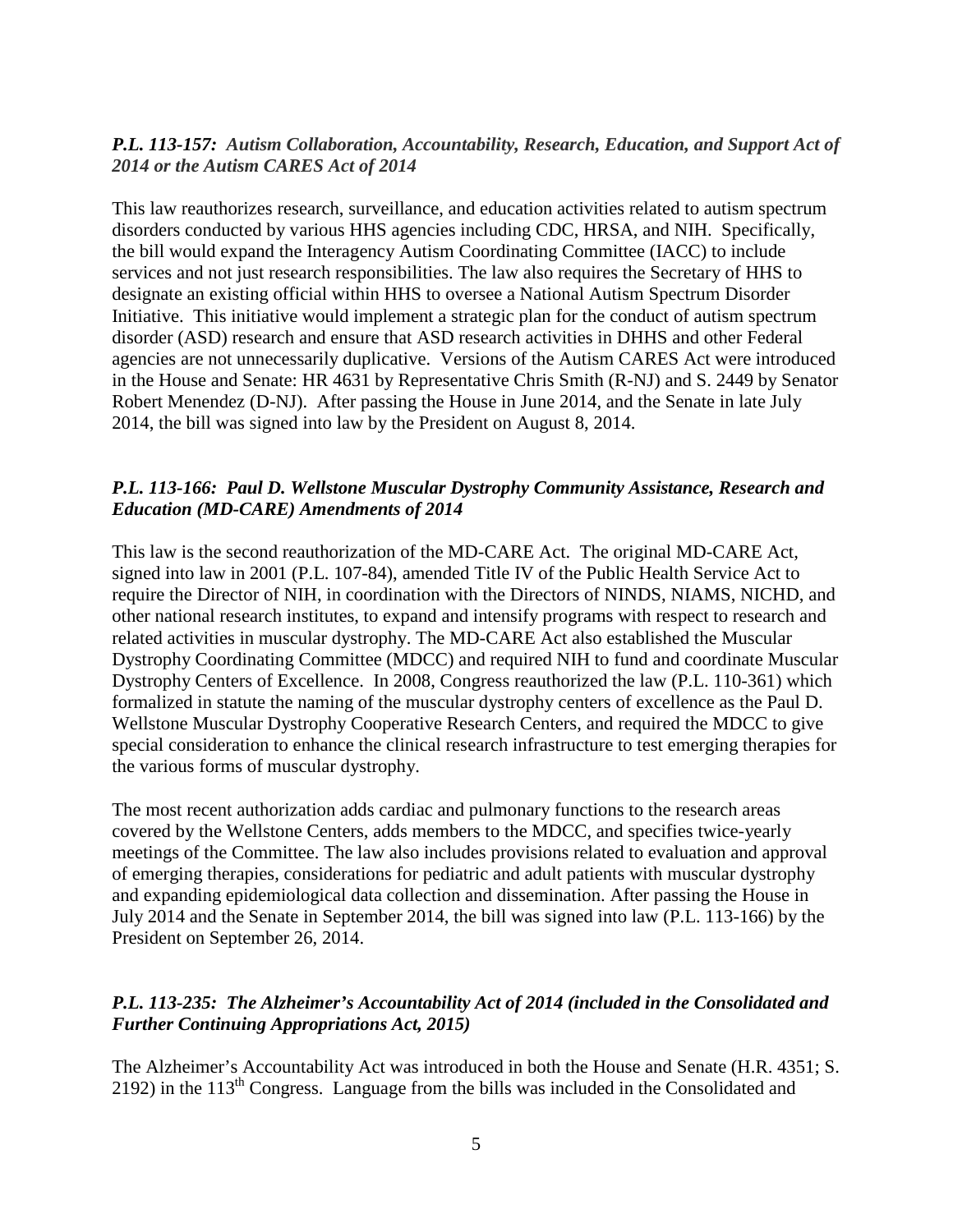Further Continuing Appropriations Act, 2015 and requires the NIH Director to prepare an annual budget estimate for the NIH initiatives related to the National Alzheimer's Plan (specified by the National Alzheimer's Project Act; P.L. 111-375). The budget is to be submitted directly to the President for review and transmittal to Congress, annually through 2025.

#### *P.L. 113-196: Traumatic Brain Injury Reauthorization Act of 2014*

The TBI Act, which first became law in 1996, amended the Public Health Service Act to provide for the conduct of expanded studies and the establishment of innovative programs with respect to traumatic brain injury. The law authorized funding for prevention, surveillance, research and State grant programs to improve service delivery and access for individuals with TBI. It was reauthorized in 2000 as an amendment to the Children's Health Act of 2000, and was reauthorized a second time as the TBI Act of 2008 (P.L. 110-206). The 2014 reauthorization was signed by the President on November 26, 2014.

This law reauthorizes certain TBI prevention and surveillance or registry programs, as well as grants to states and Indian consortia for TBI services. The law requires the Secretary of HHS to develop a plan for improved coordination of Federal activities with respect to traumatic brain injury, including identifying areas for improved coordination between relevant Federal agencies and programs. The law also directs the Director of the CDC, in consultation with the Director of NIH, to review the scientific evidence related to brain injury management in children and identify opportunities for research, to be submitted to Congress within two years.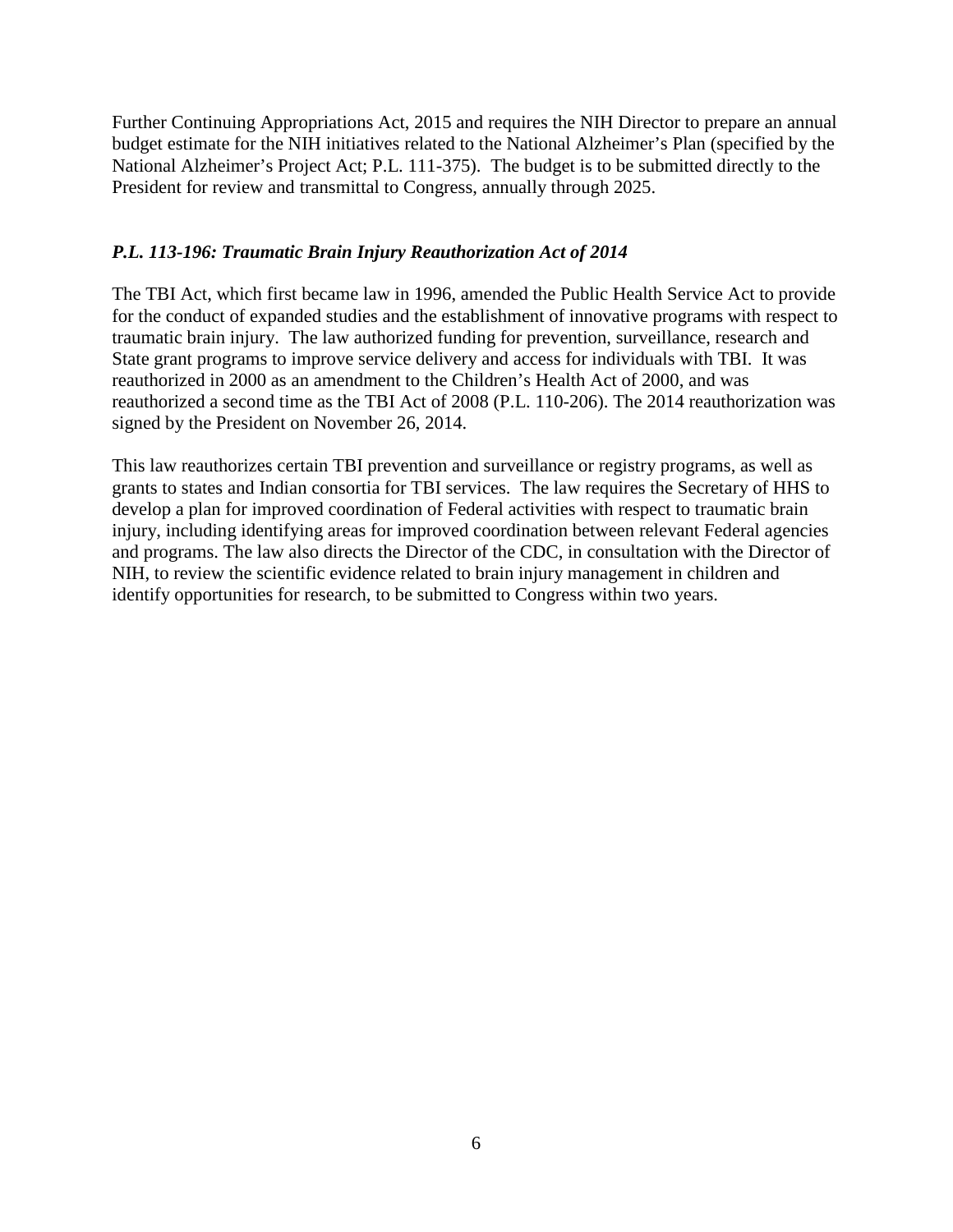#### <span id="page-6-0"></span>Other Legislation

A number of other bills specific to various diseases or other topics of interest to NINDS were introduced in the 113<sup>th</sup> Congress, but failed to pass both the House and Senate. Some of these are briefly summarized below.

**H.R. 1619:** *Making Investments Now for Dementia (MIND) Act of 2013 - [no action beyond introduction and referral to appropriate committees]*

This bill would allow the Secretary of the Treasury, in consultation with the Secretary of HHS and the NIH Director, to issue bonds to aid in the funding of Alzheimer's disease research. The bill would require that the proceeds from the sale of such bonds go to the NIH for the sole purpose of providing additional funds for Alzheimer's disease research. This bill was introduced in the  $112<sup>th</sup>$  and 111th Congresses as well.

**H.R. 4798: United States-Israel Alzheimer's Disease Cooperation Act** *- [no action beyond introduction and referral to appropriate committees]*

This bill directs the Secretary of HHS to establish a program of grants to support research on the development and commercialization of tools, treatments, and cures for Alzheimer's disease and other dementias. Projects must be joint ventures between U.S. and Israeli non-governmental entities or the U.S. and Israeli governments.

#### **H.R. 2521 / S. 1223:** *Cavernous Angioma Research Resource Act of 2013 - [no action beyond introduction and referral to appropriate committees]*

Cavernous angioma is a collection of small blood vessels in the central nervous system that is enlarged and irregular in structure. These bills would authorize the NIH Director, acting through the NINDS Director, to expand, intensify, and coordinate basic, translational, and clinical research on cavernous angioma. The bills would also authorize creation of a clinical trial network for multi-site drug trials for cavernous angioma with a coordinating center to develop patient education, outreach and awareness programs, and training programs for clinicians and researchers. The bills authorize a "consortium", which may be one component of the coordinating center mentioned above.

The bills would also authorize the CDC to award grants for a surveillance program and epidemiological studies for cavernous angioma, and they would direct the Commissioner of the FDA to consider investigational new drug applications for cavernous angioma and orphan product development for rare subpopulations of cavernous angioma requiring unique pharmacological intervention.

**H.R. 4592:** *Hereditary Hemorrhagic Telangiectasia Diagnosis and Treatment Act of 2014* **S. 908:** *Hereditary Hemorrhagic Telangiectasia Diagnosis and Treatment Act of 2013 - [no action beyond introduction and referral to appropriate committees]*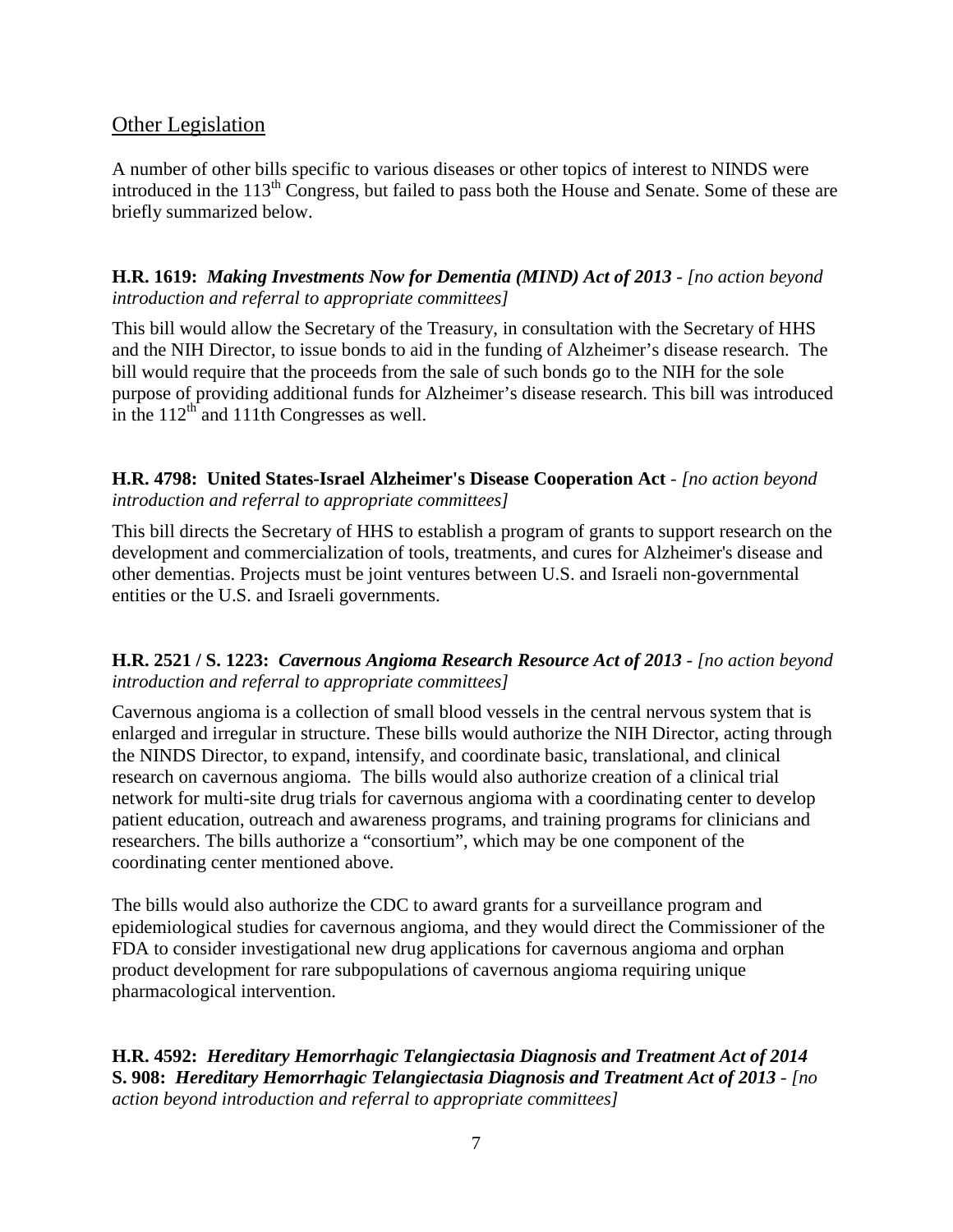The bills would require the CDC director to conduct population screening, develop guideline for diagnosis and intervention, and designate HHT Treatment Centers of Excellence. These bills would direct the Secretary, in consultation with the NIH and CDC directors, to establish and implement an HHT initiative to assist in coordinating activities to improve early detection, screening, and treatment of people who suffer from HHT, via a Coordinating Committee. The Committee would develop a plan to advance research and understanding of HHT by supporting research on HHT across NIH institutes and centers, including NHLBI, NINDS, NIDDK, NICHD, NCI, and ORDR.

#### **H.R. 1015 / S. 723:** *Huntington's Disease Parity Act of 2013 - [no action beyond introduction and referral to appropriate committees]*

These bills would require the Social Security Commissioner to revise the medical and evaluation criteria for determining disability in a person diagnosed with adult onset and juvenile Huntington's disease in consultation with the NINDS, the NIH, and other relevant organizations and to waive the 24-month waiting period for Medicare eligibility for individuals disabled by Huntington's disease. Identical bills have been introduced in the  $110^{th}$ ,  $111^{th}$ , and  $112^{th}$ Congresses, but the bills failed to pass out of Committee.

#### **H.R. 3351:** *Return to Work Awareness Act of 2013*

#### **S. 1026:** *Return to Work Act of 2013 - [no action beyond introduction and referral to appropriate committees]*

After suffering a stroke in 2012 and crediting much of his recovery to intensive rehabilitation, Senator Mark Kirk (R-IL) has shown a strong interest in rehabilitation research and return to work. The purpose of these bills is to assist survivors of stroke in returning to work, by authorizing the Secretary of Labor, acting through the Job Accommodation Network, to promote awareness and assistance among employers to enable survivors of stroke and TBI to return to work. There are no provisions directly related to NIH.

#### **H.R. 4221 / S. 2851:** *Collaborative Academic Research Efforts for Tourette Syndrome Act of 2014 - [no action beyond introduction and referral to appropriate committees]*

These bills would direct the Secretary of HHS, acting through the Director of NIH, to expand, intensify and coordinate activities of the NIH related to Tourette syndrome. Specifically, the bills would require the Secretary to develop a system to collect epidemiologic data on Tourette syndrome, fund 4 to 6 Centers of Excellence for Tourette Syndrome, and conduct research on symptomology and treatment options for Tourette patients. These bills were also introduced in the  $112^{th}$  Congress.

#### **H.R. 4472:** *The US-Israeli Global Neuroscience Partnership Act of 2014 - [no action beyond introduction and referral to appropriate committees]*

The bill would provide for the establishment of a grant program to support United States-Israeli cooperation for neuroscience-related research, and for other purposes. H.R. 4472 would require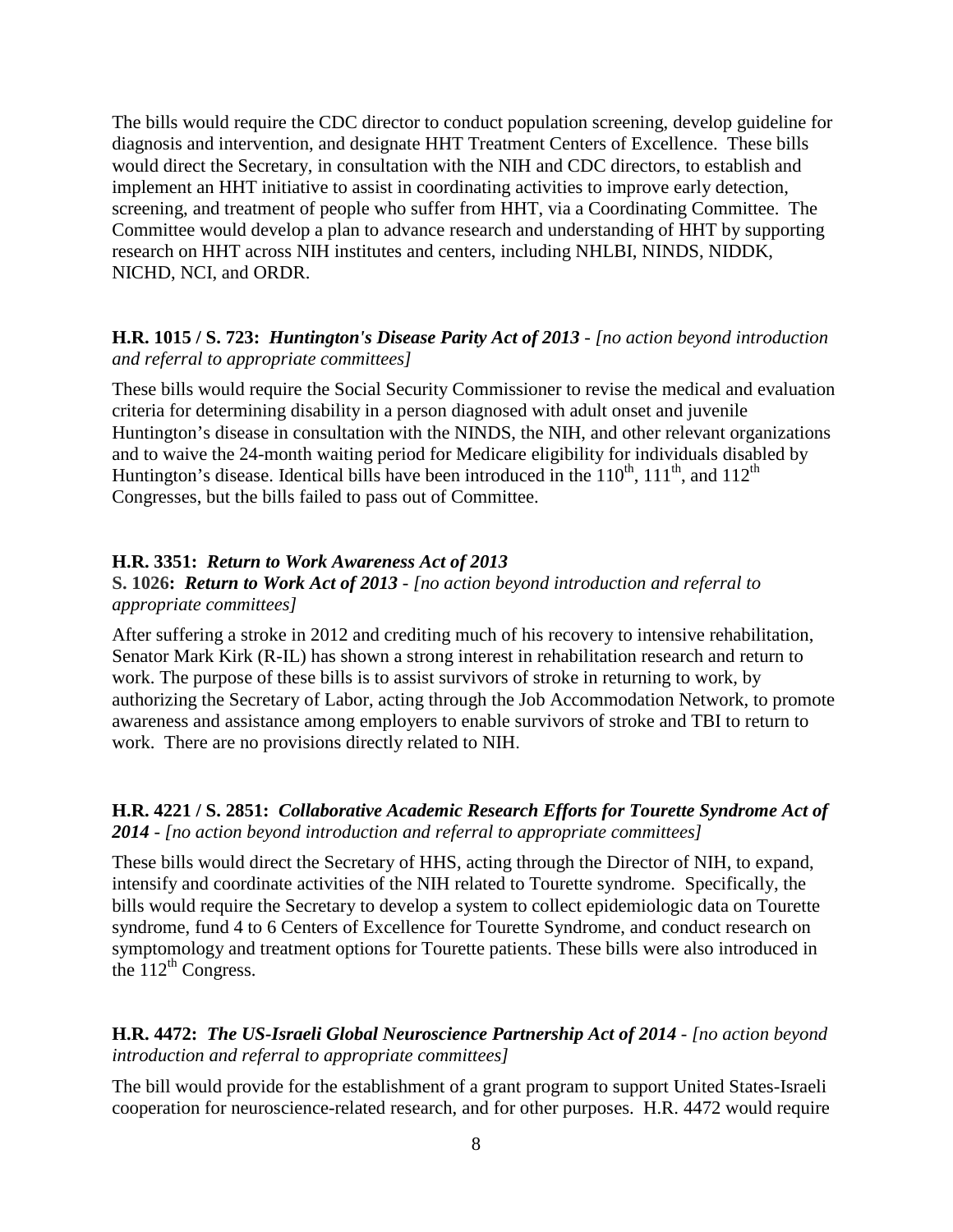the Secretary, acting through the Director of NIH, to award grants to eligible entities for neuroscience-related research and establish in NIH an International Neuroscience Related Research Advisory Board. The bill also includes sunset provisions that provide for the termination of the program and the Advisory Board upon the expiration of the 7-year period that begins on the date of the enactment of the Act.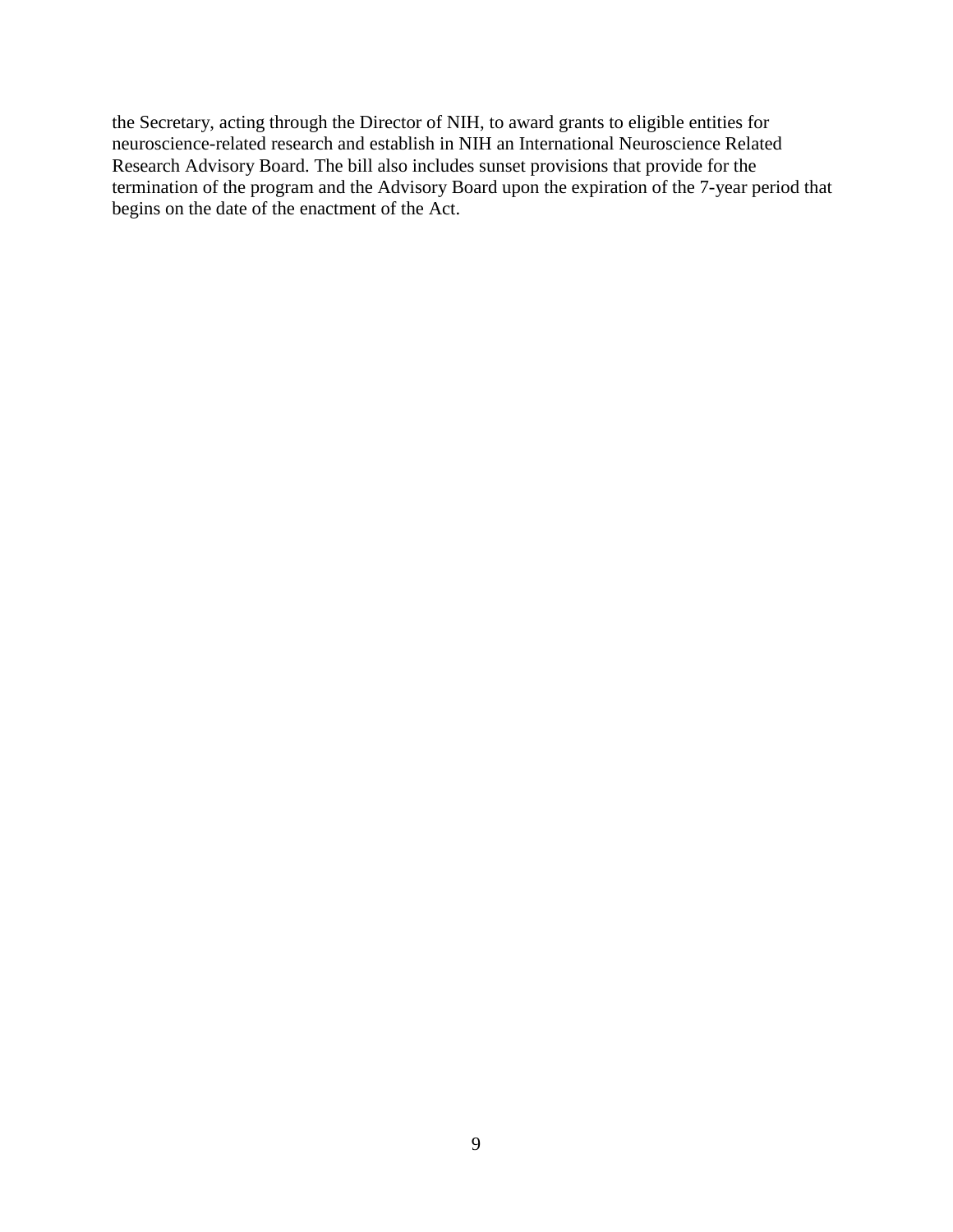### <span id="page-9-0"></span>**Bills introduced in the 114th Congress relevant to NINDS**

#### **Neurological Diseases Surveillance System**

**Background:** Legislation to create patient registries for neurological disease has been introduced in previous Congresses. Most recently, the "National Neurological Diseases Surveillance System Act of 2011" was introduced in the House and Senate (H.R. 2595 / S. 425) during the  $112^{th}$  Congress. The bills were referred to the relevant committees, but no further action occurred.

#### **H.R. 292:** *Advancing Research for Neurological Diseases Act of 2015*

This bill – identical to the version introduced in the  $112<sup>th</sup>$  Congress - authorizes the Secretary of HHS, acting through the CDC, to enhance and expand infrastructure and activities to track the epidemiology of neurological diseases, such as multiple sclerosis and Parkinson's disease. This information would be incorporated into a National Neurological Diseases Surveillance System, which would be designed to facilitate further research on neurological disease.

**Status:** The bill was introduced on January 13, 2015, by Rep. Michael Burgess (R-TX) and was referred to the House Energy and Commerce Committee.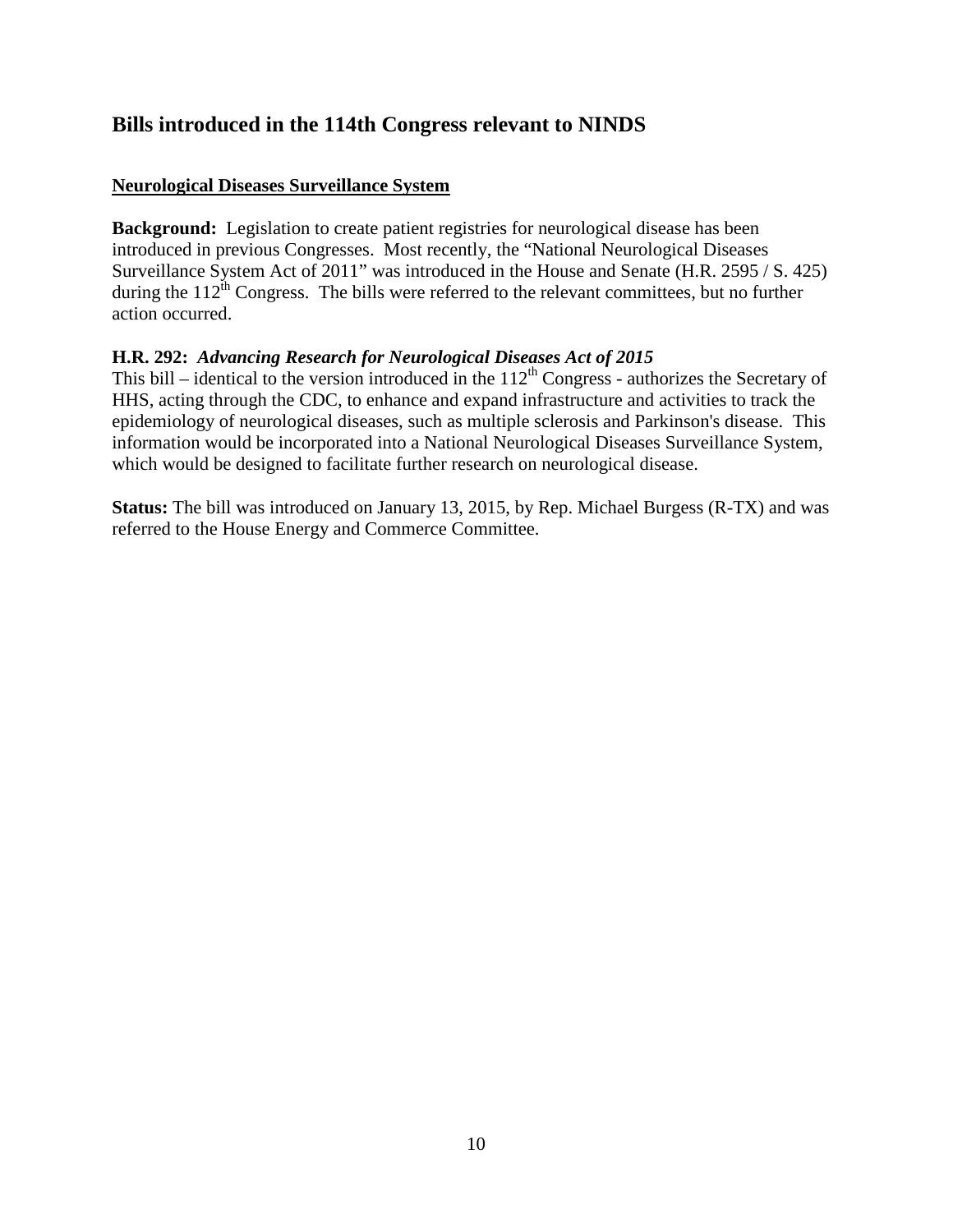## <span id="page-10-0"></span>**21st Century Cures Initiative**

The bipartisan initiative, "21st Century Cures" was initiated by the House Energy and Commerce Committee Chairman Fred Upton (R-MI) and Congresswoman Diana DeGette (D-CO) during the  $113<sup>th</sup>$  Congress. They hosted 12 hearings and roundtable discussions in Washington, DC from May through September, 2014, to discuss how to collaboratively accelerate the discovery, development, and delivery of new treatments and cures. In addition, House Members held 15 roundtable discussions in their local districts. The discussions brought together researchers, medical professionals, leaders in the biotech and pharmaceutical industries, and patient advocacy groups to discuss the state of research and development. The Initiative solicited ideas from the expert witnesses and the public on how to modernize regulatory procedures to keep pace with scientific and technological advances and foster new therapeutic development.

Dr. Collins participated in two Congressional hearings on May 6, 2014, and September 10, 2014, which were the opening and final hearings for the Initiative, respectively. He also traveled to Lancaster, PA on August 29, 2014, and Kalamazoo, MI on October 7, 2014, to speak at two of the local district roundtables. Dr. Collins highlighted the issues of unstable NIH funding, the challenges faced by young scientists, the administrative burden of grant writing and reporting, and the need to maintain patient privacy in clinical trials. Additional themes of the discussions included reducing the cost and length of clinical trials, accelerating the FDA approval process for drugs and devices, improving data sharing from trials and medical records, and creating economic incentives for drug development for serious, rare, or antibiotic-resistant diseases.

Outlook: The House Energy and Commerce Committee is expected to produce legislative proposals in early 2015 relevant to the topics discussed as part of this Initiatve. Rep. Upton plans to bring the proposals to the House floor by the middle of 2015.

More information on this initiative can be found at: [http://energycommerce.house.gov/cures.](http://energycommerce.house.gov/cures)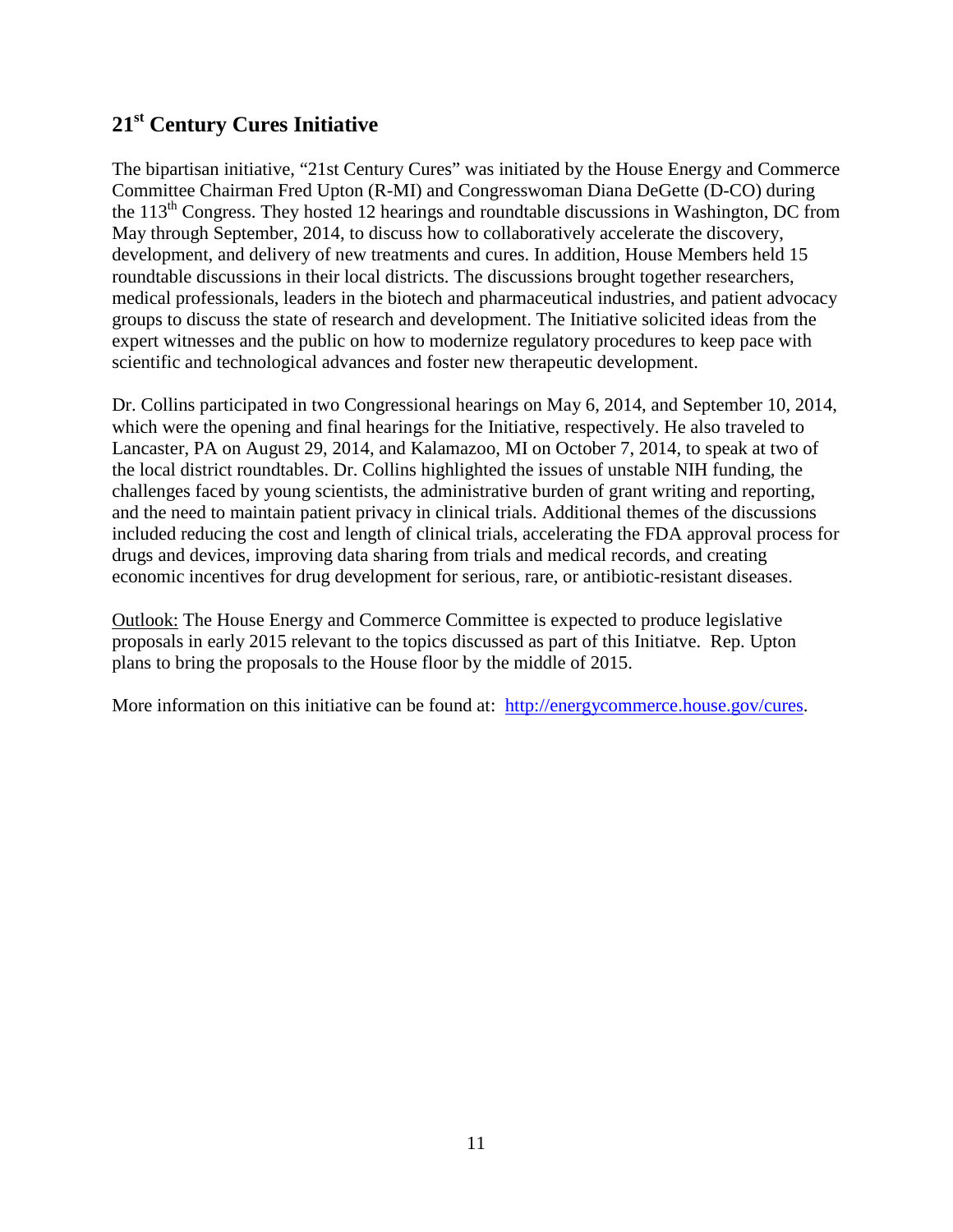## <span id="page-11-0"></span>**Relevant hearings during the 113th Congress**

#### *Alzheimer's Biomedical Research Outlook*; **Senate Appropriations Subcommittee on Labor, HHS, Education and Related Agencies**

On February 26, 2014, the Senate Appropriations Subcommittee on Labor, HHS, Education and Related Agencies held a hearing on Alzheimer's Disease. The first panel consisted of Dr. Francis Collins, Director, NIH, who was accompanied by Dr. Story Landis, Director, National Institute of Neurological Disorders and Stroke (NINDS) and Dr. Richard Hodes, Director, National Institute on Aging (NIA). The second panel consisted of Seth Rogen, Actor, Dennis Moore, former Congressman (D-KS), and Dr. Michael Hurd, Director, Rand Center for the Study of Aging. Dr. Collins spoke about the burden of Alzheimer's disease and about NIH research directed at this disease. He highlighted recent scientific advances such as imaging technology, which allows for earlier diagnosis of Alzheimer's, and early interventions for treating the disease. He referenced the recently launched Accelerating Medicines Partnership (AMP) and the role it will play in accelerating the identification and testing of drug targets for Alzheimer's disease as well as several other diseases. He mentioned how the BRAIN initiative will create tools that will be of value to researchers working on Alzheimer's and other neurological disorders. Questions from Members in attendance included the relationship between Alzheimer's and Down syndrome, ways to fast track Alzheimer's disease research, research on the aging process in general, ways to lower the risk of dementia or Alzheimer's disease, and the hope for a cure for Alzheimer's disease.

#### *Future of Biomedical Research***; House Appropriations Subcommittee on Labor, HHS, Education and Related Agencies**

On March 26, 2014, the House Appropriations Subcommitee on L-HHS held a hearing on the Future of Biomedical Research. Dr. Francis Collins, Director, NIH, testified. He was accompanied by Dr. Harold Varmus, Director, NCI, Dr. Anthony Fauci, Director, NIAID; Dr. Gary Gibbons, Director, NHLBI, and Dr. Story Landis, Director, NINDS. In his testimony, Dr. Collins highlighted how NIH-funded advances in recent years have led the way for uncovering thousands of new risk factors and therapeutic targets. He also talked about the promise of the BRAIN initiative. Members present at the hearing asked about many topics relevant to NIH including priority setting and strategic planning at NIH, concerns about HHS taps on the NIH budget, the inclusion of women and minorities in clinical trials, scientific integrity, young investigators, and global competitiveness.

#### *Hearing on President Obama's Proposed Fiscal 2015 Budget Request for the NIH***; Senate Appropriations Subcommittee on Labor, HHS, Education and Related Agencies**

On April 2, 2014, Dr. Collins testified at this Senate Appropriations subcommittee hearing on the FY15 budget. He was accompanied by Dr. Harold Varmus, Director, NCI; Dr. Anthony Fauci, Director, NIAID; Dr. Gary Gibbons, Director, NHLBI; Dr. Story Landis, Director, NINDS; and Dr. Christopher Austin, Director, NCATS. Dr. Collins spoke about the negative impact of sequestration for NIH, and the fact that NIH has lost more than 20% of its purchasing power over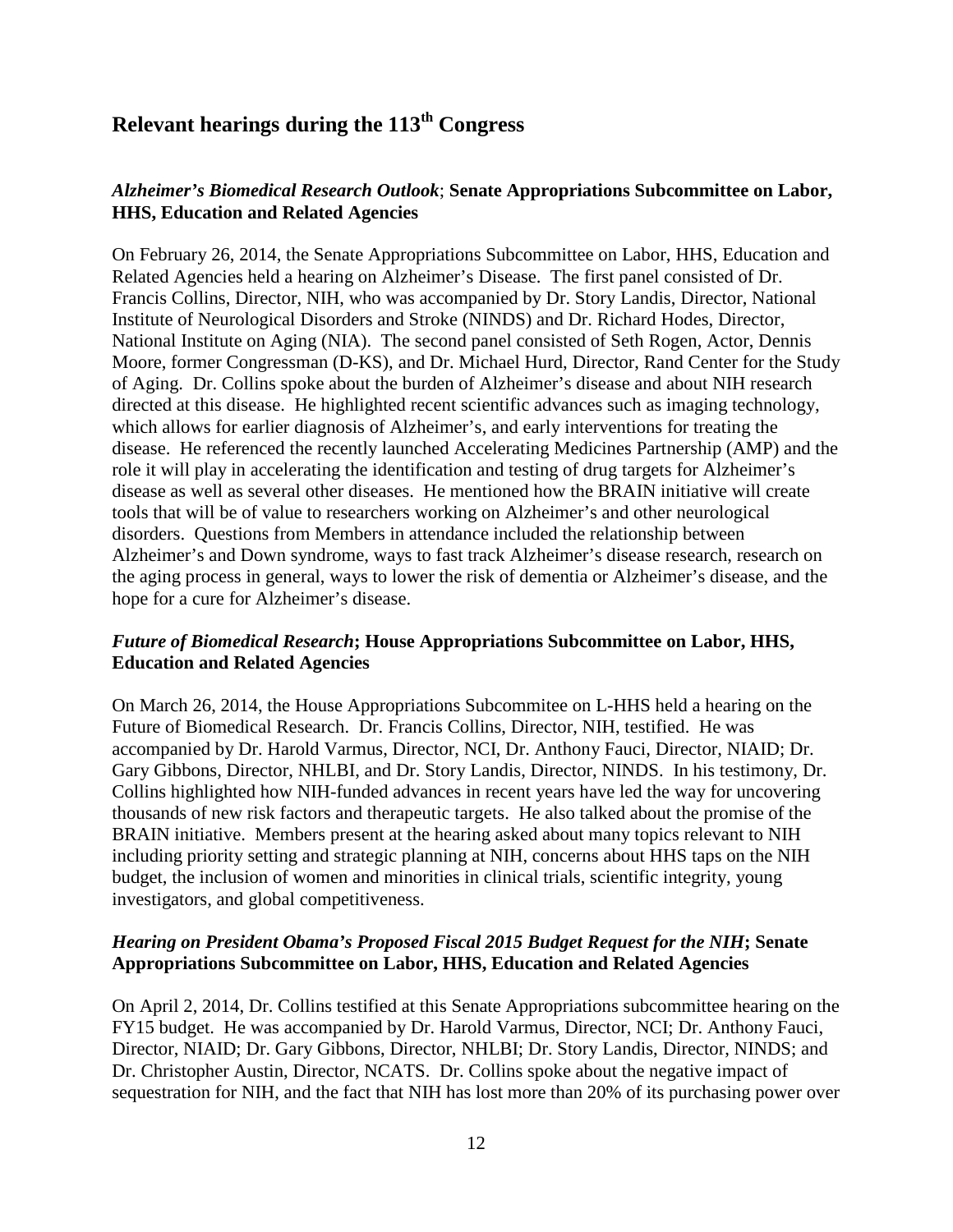the last ten years. He expressed optimism that we have turned the corner after a difficult decade. He talked about new opportunities including the Accelerating Medicines Partnership (AMP), and BRAIN. Members present at the hearing asked about topics including stroke rehabilitation, women's health, developing budget for Alzheimer's disease research, and several other topics similar to those discussed at the House hearing on March  $26<sup>th</sup>$ .

#### *Driving Innovation through Federal Investments***; Senate Appropriations Committee**

On April 29, 2014, Barbara Mikulski, Chairwoman of the Senate Appropriations Committee, held this hearing to discuss the issue of discovery and innovation and the need for Federal investment in research and development. The witnesses testifying at the hearing were: Dr. John Holdren, Director, White House Office of Science and Technology Policy (OSTP); Dr. Ernest Moniz, Secretary, Department of Energy (DOE); Dr. Francis Collins, Director, NIH; Dr. France A. Cordova, Director, National Science Foundation (NSF); and Dr. Arati Parabhakar, Director, Defense Advanced Research Projects Agency (DARPA). Like other members present, Senator Mikulski expressed concern that we are running an innovation deficit. Not only does this innovation deficit affect our current research and development but it also hampers our pipeline of the next generation of researchers and scientists. In his testimony, Dr. Collins highlighted the immense economic impact and return on investment of NIH research, including the Human Genome Project. He stressed the success of collaborations with other agencies, and promising scientific opportunities such as the BRAIN initiative. He noted the importance of a bipartisan plan to secure a steady funding trajectory for biomedical research. Members of the Committee asked about priority setting at NIH, overlap and duplication in research across the government, and global investment in research and investments made by other countries.

#### *Frontiers of Human Brain Research;* **House Science, Space, and Technology Subcommittee on Research and Technology**

On July 31, 2013, at the request of Chairman Larry Bucshon (R-IN), Dr. Story Landis, Director, NINDS, testified before the House Science, Space, and Technology, Subcommittee on Research and Technology at a hearing entitled, "Frontiers of Human Brain Research." Dr. Marcus Raichle, Professor, Washington University in St. Louis, Mr. Michael McLoughlin, Deputy Executive, Johns Hopkins University Applied Physics Laboratory, and Dr. Gene Robinson, Professor, University of Illinois, also testified. Written statements from each of the witnesses can be found at: [http://science.house.gov/hearing/subcommittee-research-and-technology-hearing-frontiers](http://science.house.gov/hearing/subcommittee-research-and-technology-hearing-frontiers-human-brain-research)[human-brain-research.](http://science.house.gov/hearing/subcommittee-research-and-technology-hearing-frontiers-human-brain-research) In her testimony, Dr. Landis talked about the importance of neuroscience research for developing new treatments and preventing disease, and she highlighted basic science advances that are changing our understanding of how the brain functions and enabling the development of new treatments. She also described the BRAIN Initiative, focusing on interagency and interdisciplinary collaborations, and the potential for this Initiative to transform our understanding of how the brain functions, which may lead to the development of new therapies for neurological diseases. Committee members asked questions about the BRAIN Initiative, foreign investments in neuroscience, the importance of interdisciplinary neuroscience research, computing and data challenges for neuroscience, imaging, prosthetics and neural interfaces for prosthetics, nanotechnology, training new scientists, Alzheimer's disease, Huntington's disease, and multiple sclerosis.